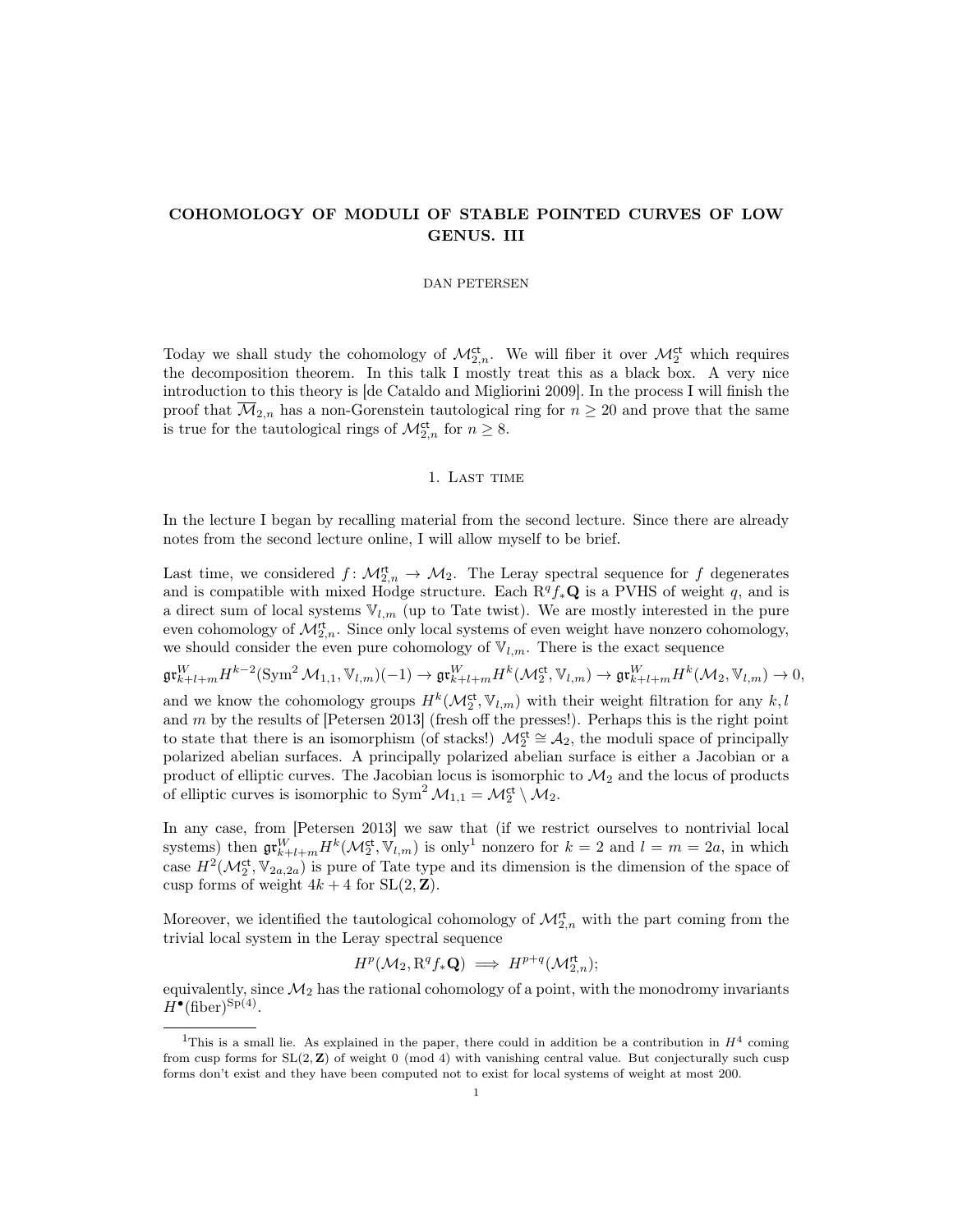## 2 DAN PETERSEN

Finally we exploited (relative) Poincaré duality in the form

$$
\mathbf{R}^{n+q} f_* \mathbf{Q} \cong \mathbf{R}^{n-q} f_* \mathbf{Q}(-q),
$$

since  $f$  is a smooth proper morphism. This shows first of all that the trivial local system has the same multiplicity in  $\mathbb{R}^{n+q}$  and  $\mathbb{R}^{n-q}$ . Since the trivial local system has cohomology only in degree 0, this proves that the tautological cohomology satisfies  $RH^{n+q}(\mathcal{M}_{2,n}^{t}) \cong$  $RH^{n-q}(\mathcal{M}_{2,n}^{rt})$  in accordance with the fact that the tautological ring of  $\mathcal{M}_{2,n}^{rt}$  is Gorenstein [Tavakol 2011].

Then we could consider the rest of the pure cohomology of  $\mathcal{M}_{2,n}^{\mathsf{rt}}$ , the contribution from the  $V_{2a,2a}$ . Since this local system has pure cohomology in degree 2 only, the local systems of this kind contribute equally to  $H^{n+2+q}(\mathcal{M}_{2,n}^{t})$  and  $H^{n+2-q}(\mathcal{M}_{2,n}^{t})$ . Since these classes are pure they lift to the cohomology of  $\overline{\mathcal{M}}_{2,n}$  where we obtain in this way more non-tautological classes below the middle degree than above.

#### 2. Some consequences of the decomposition theorem

Today we are going to play a similar game but we consider instead the Leray spectral sequence for the morphism

$$
f \colon \mathcal{M}_{2,n}^{\mathrm{ct}} \to \mathcal{M}_2^{\mathrm{ct}}.
$$

The obvious issue one runs into here is that  $f$  is no longer smooth and proper. Before we had compatibility with Hodge structure, we had Poincaré duality (in the form  $\mathbb{R}^{n+q} f_*\mathbb{Q} \cong$  $\mathbb{R}^{n-q} f_* \mathbf{Q}(-q)$ , and we had degeneration of the Leray spectral sequence. A priori there is no reason for any of this to be true.

However, we can still use that  $f$  is proper. For a proper morphism of schemes there is the decomposition theorem. I will not state it precisely since I don't want to talk about perverse sheaves. But the claim is that there is a funny t-structure on the derived category of sheaves; we call the objects in the heart of this *t*-structure *perverse sheaves*. An informal slogan summarizing the decomposition theorem is that if all cohomology is computed with respect to this funny t-structure, then an arbitrary proper morphism behaves just as nicely as if it were a smooth proper morphism.

Now on a smooth variety the constant sheaf  $Q$  is perverse (up to a degree shift). In particular we can apply the decomposition theorem to  $Rf_*\mathbf{Q}$ . One can prove that for this particular f, all perverse cohomology sheaves of the complex  $Rf_*\mathbf{Q}$  are actually ordinary sheaves. This holds more generally for  $\mathcal{M}_{g,n}^{\text{ct}} \to \mathcal{M}_g^{\text{ct}}$ . In other words, the decomposition theorem holds (in this case) both in the perverse and in the classical t-structure. So we get the conclusion of the decomposition theorem also for the usual derived pushforwards  $R^q f_*\mathbf{Q}$  and for the usual Leray spectral sequence.

What we find is the following.

- The (usual, not just the perverse!) Leray spectral sequence for f degenerates.
- Each sheaf  $R^q f_* \mathbf{Q}$  is a direct sum of polarized variations of Hodge structure on  $\mathcal{M}_2^{\mathsf{ct}}$ and sheaves of the form  $j_*\mathbb{V}$  (with  $\mathbb{V}$  a PVHS of weight q on  $\text{Sym}^2(\mathcal{M}_{1,1})$ ).
- The Leray spectral sequence is compatible with mixed Hodge structure.
- There is Poincaré duality, but with a funny degree shift (and usually one would call this Verdier duality instead) — but we'll come to this in a second.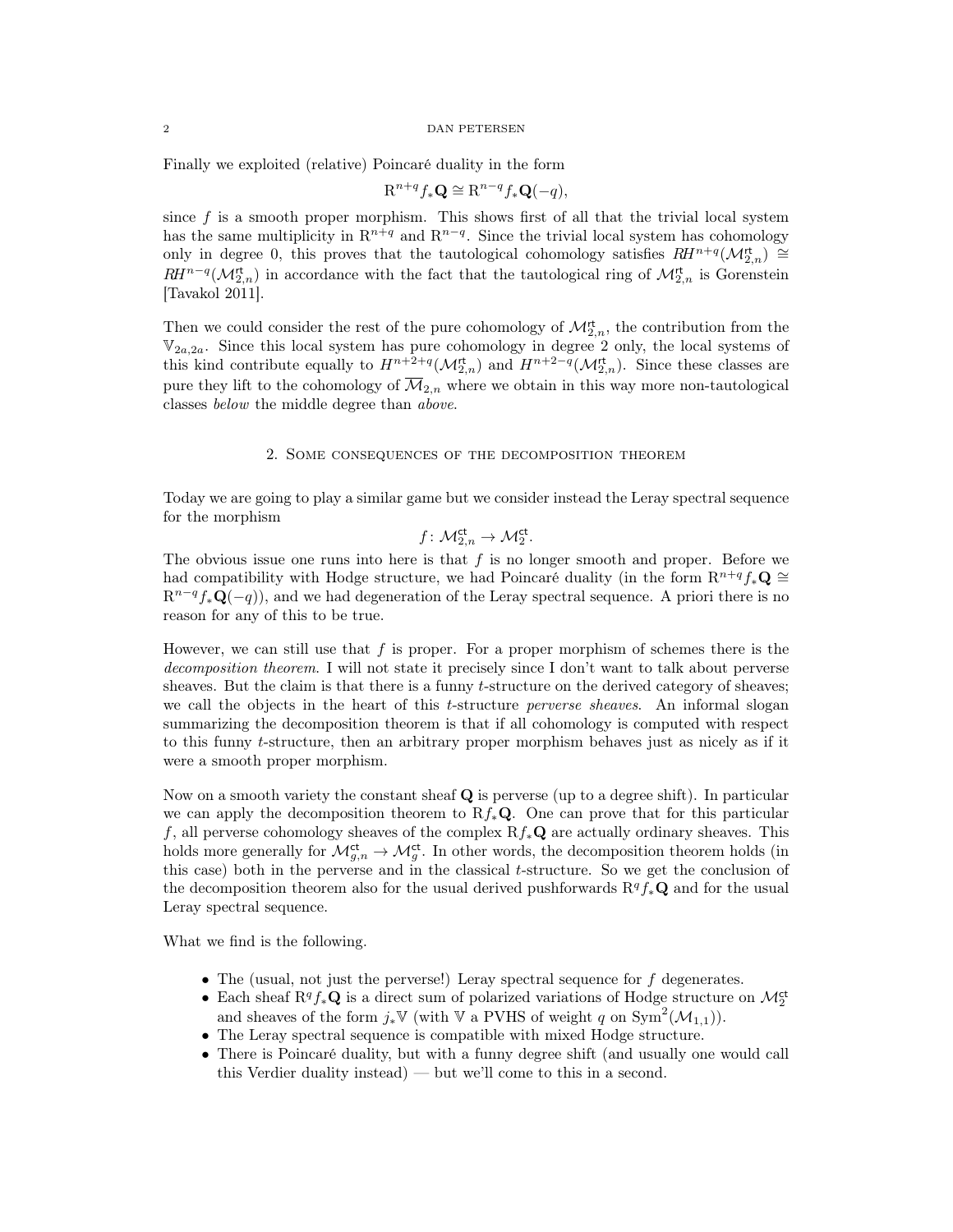Let me spell out what the third point above means. PVHS's on  $\mathcal{M}_2^{\mathsf{ct}}$  have a natural mixed Hodge structure on their cohomology. Summands of the form  $j_*\mathbb{V}$  obtain a mixed Hodge structure on their cohomology via the isomorphism

$$
H^{\bullet}(\mathcal{M}_2^{\mathrm{ct}}, j_*\mathbb{V}) = H^{\bullet}(\operatorname{Sym}^2 \mathcal{M}_{1,1}, \mathbb{V}).
$$

It is this mixed Hodge structure that is compatible with the Leray spectral sequence.

Let us write

$$
\mathrm{R}^{\bullet}f_*\mathbf{Q}=A^{\bullet}\oplus B^{\bullet}
$$

where  $A^{\bullet}$  consists of PVHS's on  $\mathcal{M}_2^{\mathsf{ct}}$  and  $B^{\bullet}$  consists of pushforwards of PVHS's on Sym<sup>2</sup>  $\mathcal{M}_{1,1}$ . The Poincaré–Verdier duality for  $Rf_*\mathbf{Q}$  says now that there are isomorphisms

$$
A^{n+q} \cong A^{n-q}(-q)
$$

and

$$
B^{n+1+q} \cong B^{n+1-q}(-q)
$$

for all  $q$ . This is the funny degree shift I mentioned. It comes from the codimension of  $\text{Sym}^2 \mathcal{M}_{1,1}$  in  $\mathcal{M}_2^{\text{ct}}$ .

**Example 2.1.** Let us look at  $n = 1$ . Clearly,

$$
\mathrm{R}^0 f_* \mathbf{Q} = \mathbf{Q},
$$

the trivial local system. Slightly more interesting is

$$
\mathrm{R}^1 f_* \mathbf{Q} = \mathbb{V}_{1,0}.
$$

A priori it's maybe not so clear (even though all fibers have 4-dimensional  $H^1$ ) that  $R^1f_*\mathbf{Q}$ will be a local system since  $f$  is not a fiber bundle. What you can say though is that for any curve C of compact type,  $H^1(C) = H^1(\text{Jac}(C))$ . So we can compute  $R^1 f_* \mathbf{Q}$  also as a derived pushforward from the universal abelian surface over  $\mathcal{M}_2^{\text{ct}} \cong \mathcal{A}_2$ , which is a fiber bundle (it's smooth and projective).

Finally we should also understand  $R^2f_*\mathbf{Q}$ . Since the fibers over Sym<sup>2</sup>  $\mathcal{M}_{1,1}$  have 2-dimensional  $H^{2}$ 's, we should find a jump in the rank here. In fact

$$
\mathrm{R}^2 f_* \mathbf{Q} = \mathbf{Q}(-1) \oplus j_* \mathbb{L}
$$

where L is a local system on  $Sym^2 \mathcal{M}_{1,1}$ . This local system is the one associated with the sign representation of  $\mathbb{S}_2$ , which sits in an obvious way in the orbifold fundamental group of  $\text{Sym}^2 \mathcal{M}_{1,1} = (\mathcal{M}_{1,1})^2 / \mathbb{S}_2$ . The reason is that  $H^2$  of the fibers over  $\text{Sym}^2(\mathcal{M}_{1,1})$  is spanned by the sum of the fundamental classes of the two components (which transforms according to the trivial representation of the fundamental group) and the difference (which transforms according to the sign representation).

**Example 2.2.** Let's consider  $n = 2$ . The space  $\mathcal{M}_{2,2}^{\text{ct}}$  is 'almost' the fibered product of  $\mathcal{M}_{2,1}^{\text{ct}}$ with itself over  $\mathcal{M}_2^{\text{ct}}$ , so let's start by computing the tensor product of the complex  $R^{\bullet} f_*\mathbf{Q}$  from the previous example with itself. This gives the following contributions in various degrees:

0 Q  $1 \quad 2V_{1,0}$  $2 \quad \mathbb{V}_2 \oplus \mathbb{V}_{1,1} \oplus 3\mathbf{Q}(-1) \oplus 2j_* \mathbb{L}$  $3 \quad 2\mathbb{V}_{1,0}(-1) \oplus 2j_*\mathbb{L} \otimes \mathbb{V}_{1,0}$  $4\quad \mathbf{Q}(-2) \oplus \qquad \qquad 2j_* \mathbb{L}(-1) \oplus j_* \mathbb{L} \otimes \mathbb{L}.$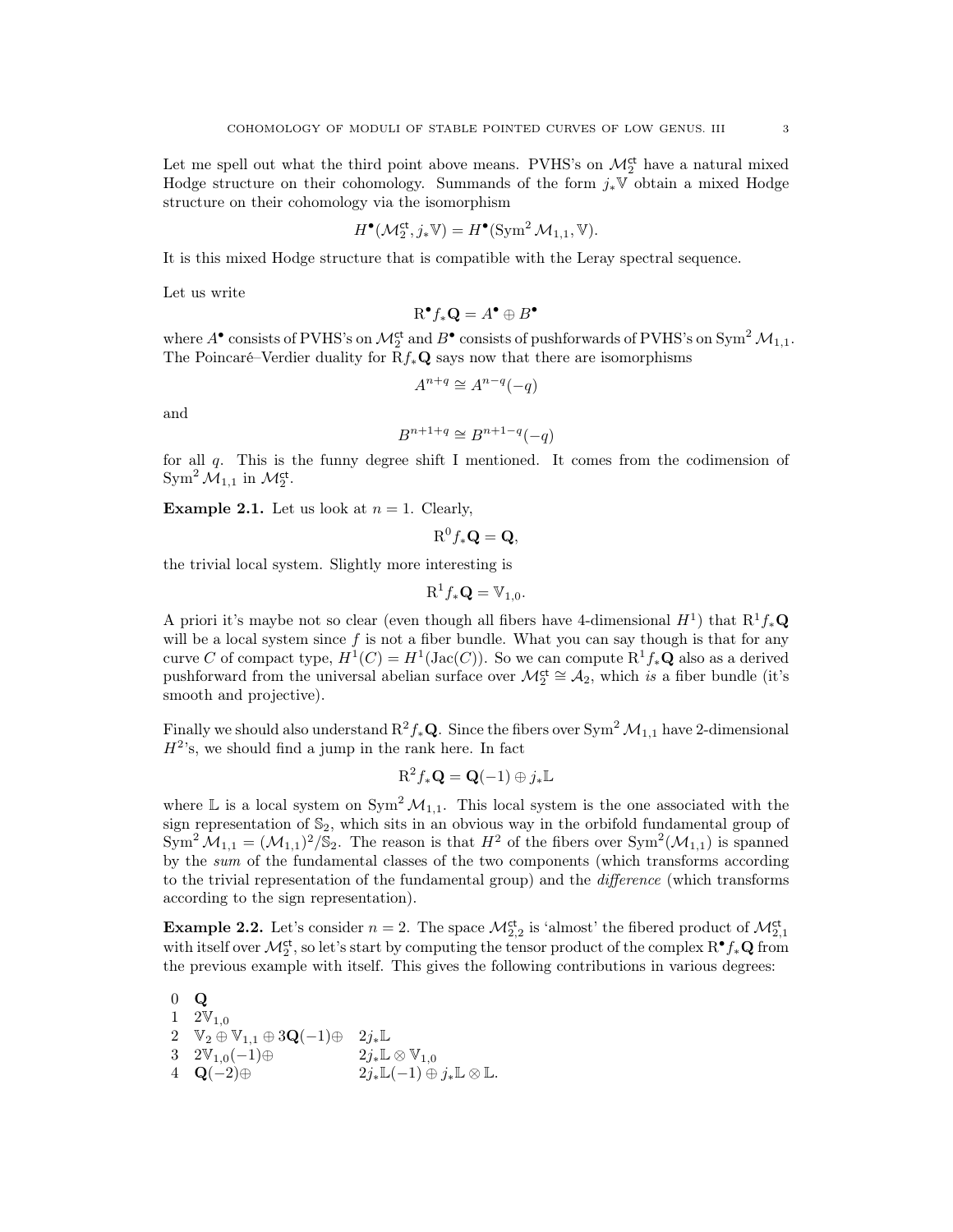Clearly  $\mathbb{L} \otimes \mathbb{L} = \mathbf{Q}(-2)$  so the last summand can be simplified to  $j_*\mathbf{Q}(-2)$ . Finally, the difference between this fibered product and  $\mathcal{M}_{2,2}^{\text{ct}}$  is that we need to blow-up the locus where both marked points are placed on the node. In terms of the cohomology of the fibers we get an exceptional divisor which produces an extra class in  $H^2$  of the fibers over Sym<sup>2</sup>  $\mathcal{M}_{1,1}$ . All in all we find that  $\mathbb{R}^{\bullet} f_* \mathbb{Q}$  is given by

0 Q 1  $2V_{1,0}$ 2  $\mathbb{V}_2 \oplus \mathbb{V}_{1,1} \oplus 3\mathbf{Q}(-1) \oplus 2j_*\mathbb{L} \oplus j_*\mathbf{Q}(-1)$  $3 \quad 2\mathbb{V}_{1,0}(-1) \oplus 2j_*\mathbb{L} \otimes \mathbb{V}_{1,0}$ 4  ${\bf Q}(-2) \oplus 2j_*{\mathbb L}(-1) \oplus j_*{\bf Q}(-2).$ 

Here the first column corresponds to what I called  $A^{\bullet}$  earlier and the second column to  $B^{\bullet}$ . So we see the Poincaré duality with the degree shift in both these examples.

# 3. THE PURE COHOMOLOGY OF  $\mathcal{M}_{2,n}^{\text{ct}}$

We are now going to be interested in the pure part of the cohomology of  $\mathcal{M}_{2,n}^{\mathrm{ct}}$ , and therefore in the pure part of the cohomology of local systems. On  $\mathcal{M}_2^{\mathsf{ct}}$  we already know the cohomology of the local systems, as stated. We only need to consider the trivial local system which has

$$
H^0(\mathcal{M}_2^{\mathrm{ct}}) = \mathbf{Q}, \qquad H^2(\mathcal{M}_2^{\mathrm{ct}}) = \mathbf{Q}(-1).
$$

Let's in addition restrict ourselves to the even cohomology. Then there is in addition the  $\mathbb{V}_{2a,2a}$  with  $H^2(\mathcal{M}_2^{\text{ct}}, \mathbb{V}_{2a,2a})$  pure of Tate type and with dimension given by the dimension of the space of cusp forms of weight  $4k + 4$  for  $SL(2, \mathbb{Z})$ , and this is all.

There are also local systems on  $Sym^2 \mathcal{M}_{1,1}$ . The trivial local system is easy:

$$
H^{\bullet}(\operatorname{Sym}^2 \mathcal{M}_{1,1}) = \mathbf{Q}.
$$

In general, the cohomology of local systems on  $\text{Sym}^2 \mathcal{M}_{1,1}$  can be expressed in terms of cohomology of local systems on  $\mathcal{M}_{1,1}$  in a way explained in detail in [Petersen 2010]. Since the only pure cohomology of local systems on  $\mathcal{M}_{1,1}$  was the trivial local system and the cusp form classes (in odd weight), the only even pure cohomology of local systems on  $\text{Sym}^2 \mathcal{M}_{1,1}$ is in  $H^0$  (coming from the trivial local system) and in  $H^2$  (coming from products of cusp form classes in the Künneth theorem).

The latter ones appear for the first time when considering local systems on  $\text{Sym}^2 \mathcal{M}_{1,1}$  of weight 20: cusp forms appear in the cohomology of  $\mathcal{M}_{1,1}$  for the first time in a weight 10 local system, and we need two of those.

3.1. Failure of Poincaré duality for the pure cohomology. Consider the contribution of the trivial local system on  $\mathcal{M}_2^{\text{ct}}$  to the pure cohomology of  $\mathcal{M}_{2,n}^{\text{ct}}$ . The cohomology of the trivial local system on  $\mathcal{M}_2^{\text{ct}}$  is symmetric about degree 1, and it appears with the same multiplicity in  $\mathbb{R}^{n+q} f_* \mathbb{Q}$  and in  $\mathbb{R}^{n-q} f_* \mathbb{Q}$ . All in all we see that we get equal contributions to  $H^{n+1+q}(\mathcal{M}_{2,n}^{\mathrm{ct}})$  and  $H^{n+1-q}(\mathcal{M}_{2,n}^{\mathrm{ct}})$ .

Now consider instead the trivial local system on  $Sym^2 \mathcal{M}_{1,1}$ . Its cohomology is symmetric about degree 0, and it appears with the same multiplicity in  $\mathbb{R}^{n+1+q} f_* \mathbb{Q}$  and in  $\mathbb{R}^{n+1-q} f_* \mathbb{Q}$ . This local system, too, constributes equally to  $H^{n+1+q}(\mathcal{M}_{2,n}^{ct})$  and  $H^{n+1-q}(\mathcal{M}_{2,n}^{ct})$ .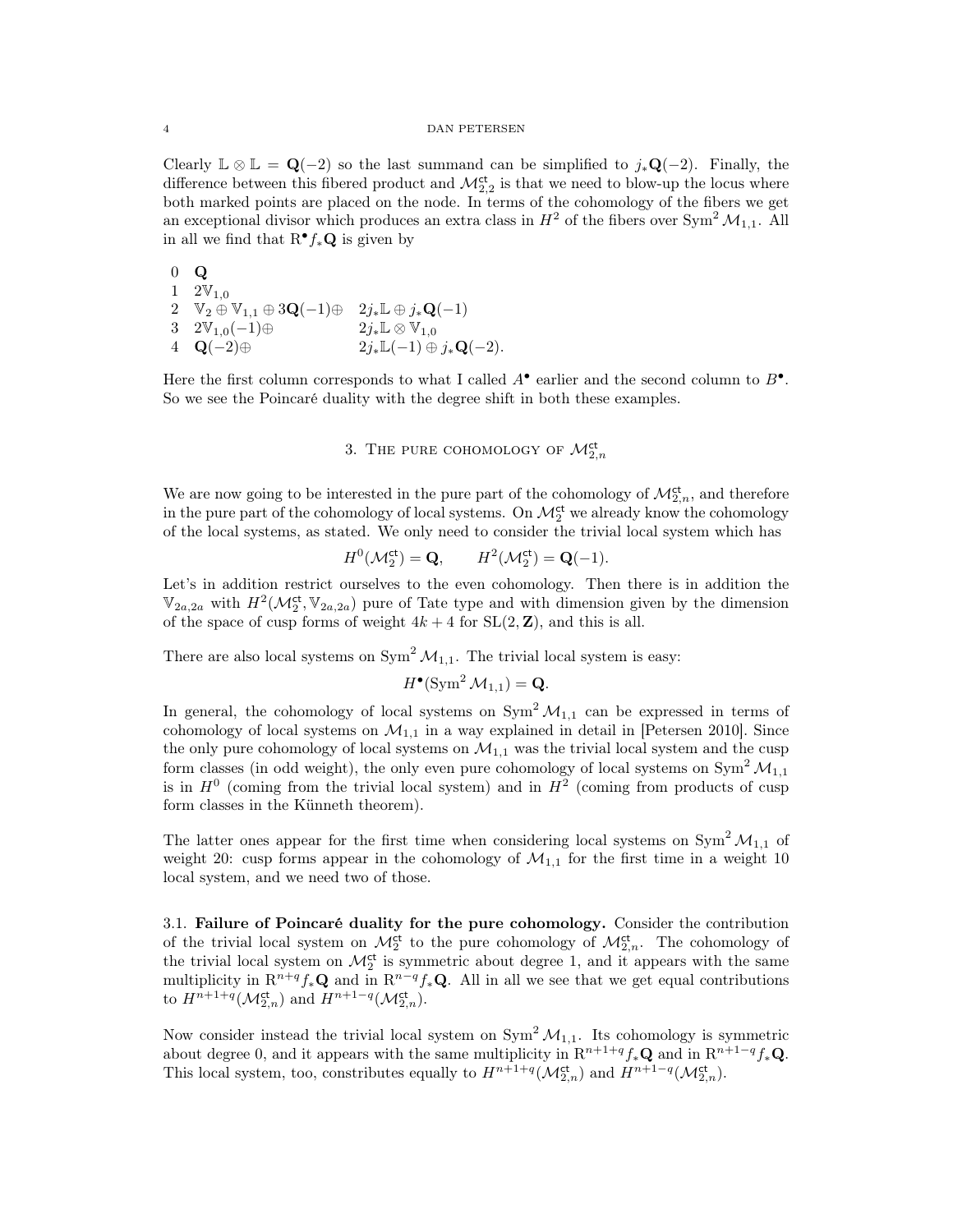However, the local system  $\mathbb{V}_{2a,2a}$  for  $a > 0$  has pure cohomology symmetric about degree 2, so its contribution is equal in  $H^{n+2+q}(\mathcal{M}_{2,n}^{ct})$  and  $H^{n+2-q}(\mathcal{M}_{2,n}^{ct})$ .

The local systems on  $Sym^2 \mathcal{M}_{1,1}$  with cohomology coming from products of cusp forms is even worse: we get equal contributions to  $H^{n+3+q}(\mathcal{M}_{2,n}^{ct})$  and  $H^{n+3-q}(\mathcal{M}_{2,n}^{ct})$ .

All in all, we see that the pure even cohomology of  $\mathcal{M}^{\text{ct}}_{2,n}$  satisfies Poincaré duality if and only if the only contributions come from the trivial local systems. As soon as other local systems appear, Poincaré duality fails. This happens for the first time for  $\mathbb{V}_{4,4}$  which is a summand in  $\mathbb{R}^8 f_* \mathbb{Q}$  when  $n = 8$ ; here there is a class in  $H^2$  associated with the famous discriminant cusp form  $\Delta$  of weight 12.

In general the tautological cohomology is contained in the pure cohomology, since the class of an algebraic cycle is pure. We will see later that the pure cohomology of  $\mathcal{M}_{2,8}^{\text{ct}}$  is all tautological, so we get a Gorenstein counterexample in this case.

3.2. Tautological and non-tautological cohomology in terms of local systems. Before proving that the pure cohomology of  $\mathcal{M}_{2,8}^{\text{ct}}$  is all tautological, let me explain more generally how to see what cohomology classes on  $\mathcal{M}^{\text{ct}}_{2,n}$  are/aren't tautological, in terms of local systems.

Recall that in the pure even cohomology of  $\mathcal{M}_{2,n}^{\mathsf{rt}}$ , there were two kinds of classes: those coming from the trivial local system, and those coming from the cohomology of  $\mathbb{V}_{2a,2a}$  on  $\mathcal{M}_2$ . The former are exactly the tautological ones and the latter exactly the non-tautological ones.

The normalization of the boundary  $\overline{\mathcal{M}}_{2,n} \setminus \mathcal{M}_{2,n}^{\mathsf{rt}}$  has only two kinds of even cohomology: there is the tautological cohomology, and then there are the summands of the form

$$
H^{\text{odd}}(\overline{\mathcal{M}}_{1,n-k+1})\otimes H^{\text{odd}}(\overline{\mathcal{M}}_{1,k+1})
$$

which are manifestly non-tautological. Now of course the pushforward of a non-tautological class  $\alpha$  from the boundary may be tautological, but in that case we can write  $\alpha = \beta + \gamma$  where  $\beta$ is tautological and  $\gamma$  pushes forward to zero. Since  $H^{odd}(\overline{\mathcal{M}}_{1,n-k+1})\otimes H^{odd}(\overline{\mathcal{M}}_{1,k+1})$  contains no tautological classes, we see that the only way for a class in this subspace to push forward to something tautological is if it pushes forward to zero. Thus the image of these 'product of cusp form'-classes in  $H^{\bullet}(\overline{\mathcal{M}}_{2,n})$  is all non-tautological.

This tells us also something about the pure even cohomology of  $\mathcal{M}_{2,n}^{\mathrm{ct}}$ . First of all, the trivial local systems on  $\mathcal{M}_2^{\text{ct}}$  and  $\text{Sym}^2 \mathcal{M}_{1,1}$  gives cohomology which is either associated the the trivial local system on  $\mathcal{M}_2$  or which is pushed forward from the genus one boundary and not of the 'product of cusp form' type. So all of this part is tautological.

The local systems on  $Sym^2 \mathcal{M}_{1,1}$  with nontrivial  $H^2$  coming from products of cusp forms give exactly the cohomology which is pushed forward from summands of the type

$$
H^{\text{odd}}(\overline{\mathcal{M}}_{1,n-k+1})\otimes H^{\text{odd}}(\overline{\mathcal{M}}_{1,k+1}).
$$

So all of this part is non-tautological.

Finally we consider  $\mathbb{V}_{2a,2a}$ . We have the short exact sequence

$$
H^0(\operatorname{Sym}^2 \mathcal{M}_{1,1}, \mathbb{V}_{2a,2a})(-1) \to H^2(\mathcal{M}_2^{\text{ct}}, \mathbb{V}_{2a,2a}) \to H^2(\mathcal{M}_2, \mathbb{V}_{2a,2a}).
$$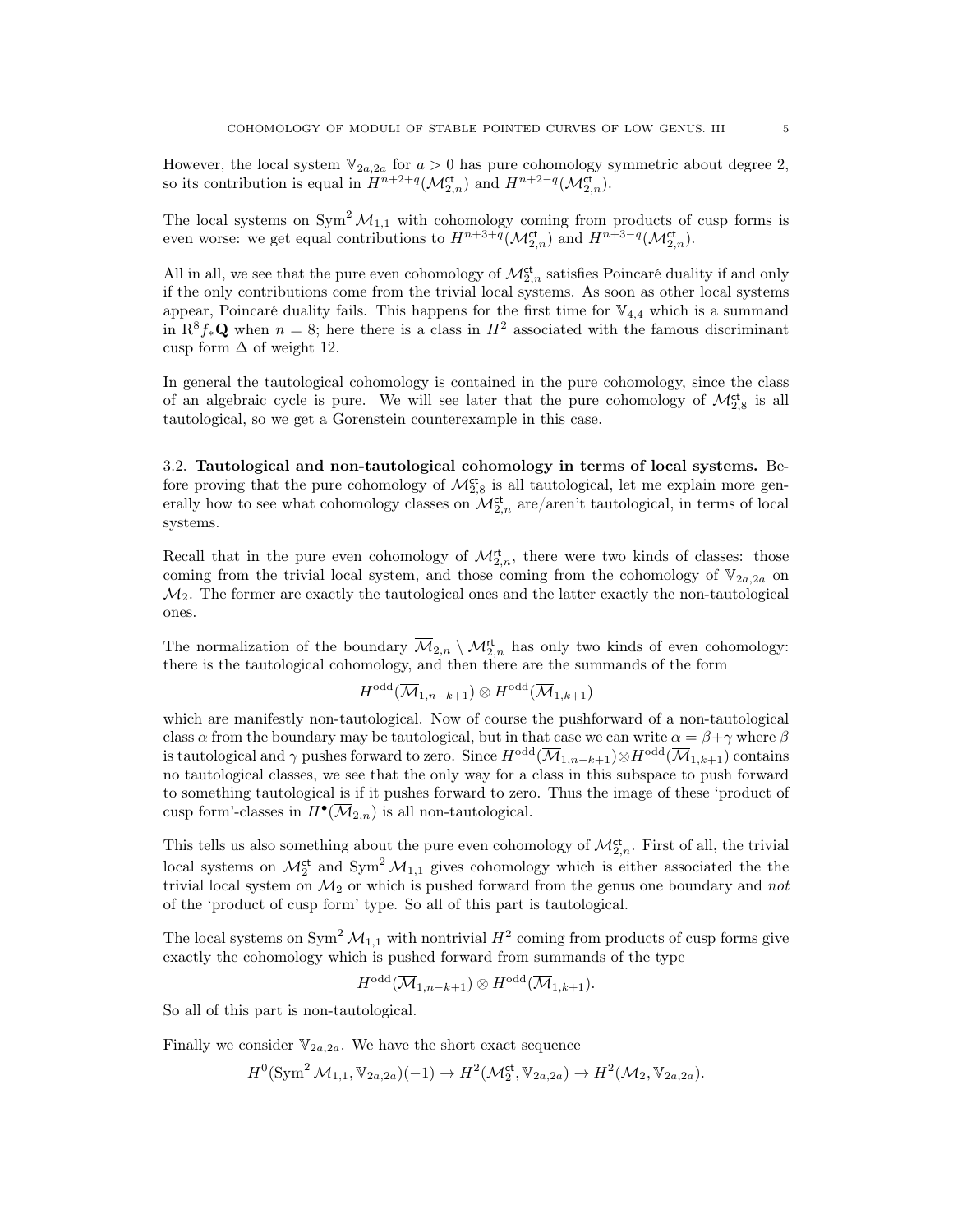## 6 DAN PETERSEN

Here  $H^0(\text{Sym}^2 \mathcal{M}_{1,1}, \mathbb{V}_{2a,2a})$  is pure of Tate type (obviously) and 1-dimensional for any  $a > 0$  (use the branching formula proven in [Petersen 2010]). Thus  $H^2(\mathcal{M}_2^{\text{ct}}, \mathbb{V}_{2a,2a})$  has a subspace of dimension at most 1, consisting of classes pushed forward from  $\text{Sym}^2 \mathcal{M}_{1,1}$ . Classes in this subspace give tautological cohomology classes in  $H^{\bullet}(\mathcal{M}_{2,n}^{\mathrm{ct}})$ . Indeed, they are pushed forward to  $\mathcal{M}_{2,n}^{\mathrm{ct}}$  from  $\mathcal{M}_{2,n}^{\mathrm{ct}} \setminus \mathcal{M}_{2,n}^{\mathrm{ct}}$ , and on the boundary  $\mathcal{M}_{2,n}^{\mathrm{ct}} \setminus \mathcal{M}_{2,n}^{\mathrm{ct}}$  these classes are not products of cusp form classes and thus tautological. Conversely, the image of  $H^2(\mathcal{M}_2^{\text{ct}}, \mathbb{V}_{2a,2a}) \to H^2(\mathcal{M}_2, \mathbb{V}_{2a,2a})$  produces non-tautological cohomology classes in  $H^{\bullet}(\mathcal{M}_{2,n}^{\mathrm{ct}})$  (since they restrict to non-tautological classes on  $\mathcal{M}_{2,n}^{\mathrm{ct}}$ ).

Combining the reasoning in this subsection with that in the previous one we see that the tautological cohomology of  $\mathcal{M}_{2,n}^{\mathrm{ct}}$  fails to be Gorenstein as soon as the pushforward map

$$
H^0(\text{Sym}^2 \mathcal{M}_{1,1}, \mathbb{V}_{2a,2a})(-1) \to H^2(\mathcal{M}_2^{\text{ct}}, \mathbb{V}_{2a,2a})
$$

has non-zero image for some  $a > 0$ . In [Petersen and Tommasi 2012] we conjectured that this is true for any  $a \geq 2$ . The result of the next section is that this is true when  $a = 2$ , so we get Gorenstein failure in this case. Thus for any  $n \geq 8$ , the ranks of  $RH^{\bullet}(\mathcal{M}_{2,n}^{ct})$  are greater above the middle degree than below it.

Finally, there are also consequences for the even cohomology of  $\overline{\mathcal{M}}_{2,n}$ . It consists of tautological classes, classes associated to the local system  $\mathbb{V}_{2a,2a}$  on  $\mathcal{M}_2$ , and products of cusp form classes. We now see that the  $\mathbb{V}_{2a-2a}$ -classes contribute equally to  $H^{n+2+q}(\overline{\mathcal{M}}_{2,n})$  and  $H^{n+2-q}(\overline{\mathcal M}_{2,n}),$  and that the products of cusp form classes contribute equally to  $H^{n+3+q}(\overline{\mathcal M}_{2,n})$ and  $H^{n+3-q}(\overline{\mathcal{M}}_{2,n})$  (so that they are symmetric about the middle degree). Thus for any  $n \geq 20$  (since  $a = 5$  is the first case when we are sure that  $\mathbb{V}_{2a,2a}$  has non-zero cohomology on  $\mathcal{M}_2$ ) we see similarly that the ranks of  $RH^{\bullet}(\overline{\mathcal{M}}_{2,n})$  are greater above the middle degree than below it.

In particular we have given an independent proof that the product of cusp form classes vanish when  $n = 20$ . The only products of cusp form in the boundary come from

$$
H^{11}(\overline{\mathcal{M}}_{1,11}) \otimes H^{11}(\overline{\mathcal{M}}_{1,11})
$$

and should therefore land in cohomological degree 24. But this is strictly above the middle degree, and we have just proven that contributions from products of cusp forms should be symmetric about the middle degree. So the pushforward map has to vanish in this case.

# 4. The pure cohomology of  $\mathcal{M}^{\text{ct}}_{2,8}$  is tautological

We wish to prove that the (even) pure cohomology of  $\mathcal{M}_{2,8}^{\text{ct}}$  is tautological. (In fact there is no odd cohomology, as one sees also from [Petersen 2013].) As stated in the preceding section, this amounts to proving that the pushforward map

$$
H^0(\text{Sym}^2 \mathcal{M}_{1,1}, \mathbb{V}_{2a,2a})(-1) \to H^2(\mathcal{M}_2^{\text{ct}}, \mathbb{V}_{2a,2a})
$$

has non-zero image in the particular case  $a = 2$ . I don't know how to do this. In general this problem can be stated as evaluating the generalized modular symbol corresponding to  $SL_2 \times SL_2 \subset Sp_4$  on a particular residual Eisenstein cohomology class, and checking whether or not the answer is zero. My secret hope is that it is possible in general to evaluate these generalized modular symbols.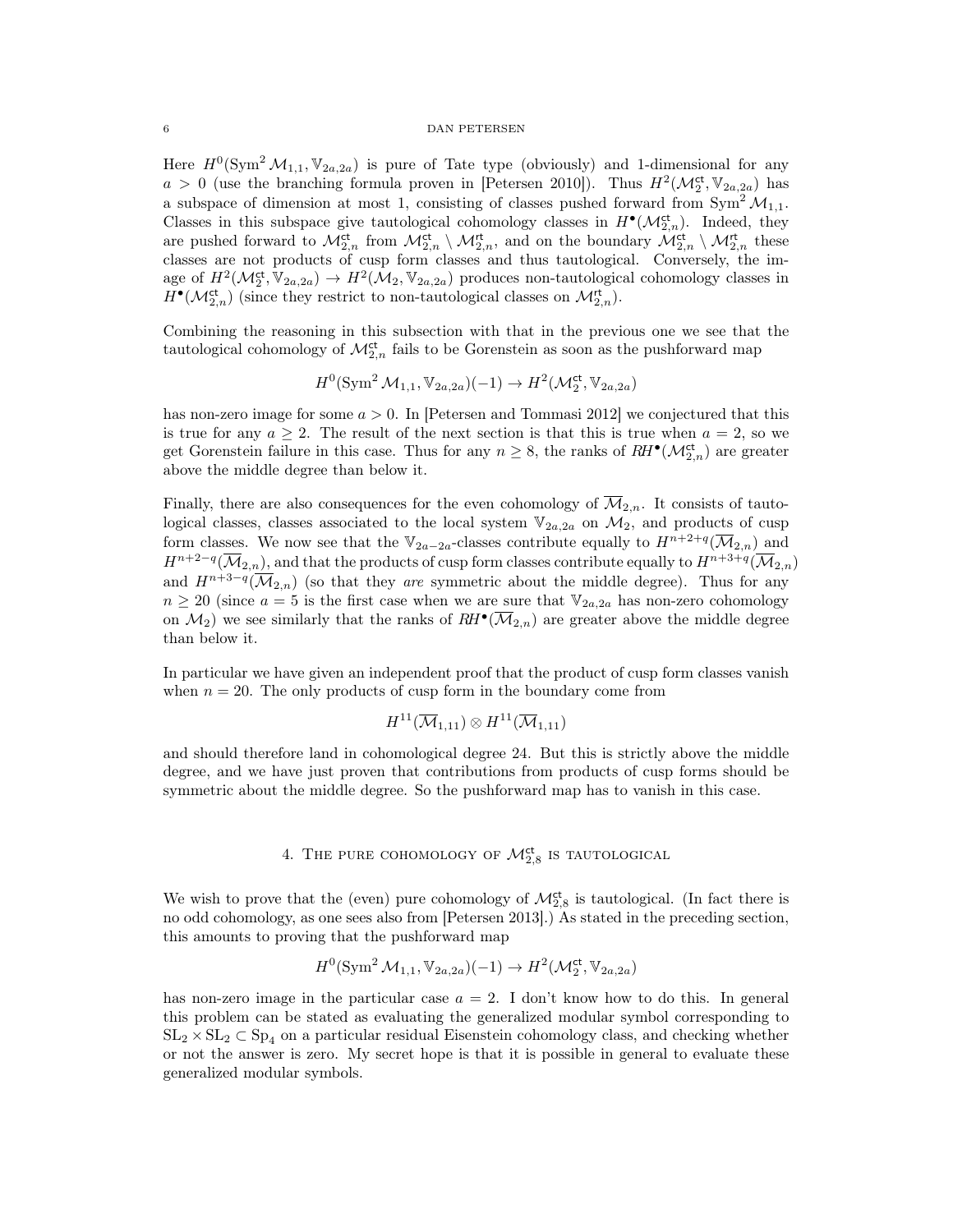Fortunately one can give a more direct geometric proof that all pure cohomology is tautological instead. This uses a rational parametrization of  $\mathcal{M}_{2,8}$ . This is a general technique, maybe the general technique, for proving that the Chow ring of some moduli space consists of tautological classes. The same method can be used (and is even a bit easier) to prove that pure cohomology consists of tautological classes, since pure cohomology shares several formal properties with Chow rings.

In particular if we have X smooth,  $Z \subset X$  closed,  $\hat{Z} \to Z$  proper and surjective, then there is a short exact sequence of Chow groups

$$
A_{\bullet}(Z) \to A_{\bullet}(X) \to A_{\bullet}(X \setminus Z) \to 0,
$$

the "localization sequence". If X and  $\widehat{Z}$  are smooth this can be dualized to an exact sequence of Chow rings (with a degree shift on the first term given by the codimension of the map  $\hat{Z} \to X$ ). As we learned in the first talk of this mini-course there is a completely analogous localization sequence for the pure part of Borel–Moore homology, which similarly if X and  $\hat{Z}$ are smooth can be dualized to an exact sequence of ordinary cohomology groups.

Finally we can observe some simplifications. First of all, the only potentially non-tautological cohomology on  $\mathcal{M}_{2,8}^{\mathsf{ct}}$  comes from the local system  $\mathbb{V}_{4,4}$  on  $\mathcal{M}_2$  and is therefore supported on the interior: it will suffice to prove that the pure cohomology of  $M_{2,8}$  is tautological. Moreover, the only possibly non-tautological cohomology is in degree 10, so it suffices to prove that the cohomology in this particular degree is tautological. Thus it suffices to prove that the cohomology ring is generated below degree 10.

Let U be the open subset of  $\mathcal{M}_{2,8}$  consisting of  $(C, p_1, \ldots, p_8)$  such that  $|p_i + p_j|$  is not the canonical  $\mathfrak{g}_1^2$  for any  $1 \leq i < j \leq 8$ .

Let  $\mathcal{M}_{2,7}^0$  be the open subset of  $\mathcal{M}_{2,7}$  consisting of  $(C, p_1, \ldots, p_7)$  such that  $i(p_7) \neq p_i$  for  $i = 1, \ldots, 7$ , where i is the hyperelliptic involution. There is a natural map

$$
g\colon \mathcal{M}_{2,7}^0\to \mathcal{M}_{2,8}
$$

defined by

$$
(C, p_1, \ldots, p_7) \mapsto (C, p_1, \ldots, p_7, i(p_8)).
$$

In this way, the disjoint union of  $\binom{8}{2}$  copies of  $\mathcal{M}_{2,7}^0$  maps surjectively onto  $\mathcal{M}_{2,8} \setminus U$  and is a resolution of singularities. We therefore have an exact sequence

$$
\bigoplus_{i=1}^{8} W_k \left( H^{k-2}(\mathcal{M}_{2,7}^0)(-1) \right) \to W_k H^k(\mathcal{M}_{2,8}) \to W_k H^k(U) \to 0.
$$

Observe first of all that  $W_k H^k(\mathcal{M}_{2,7}) = 0$  for any  $k > 2$ , since we already know that the pure part of cohomology is tautological for  $n < 8$ , and the tautological ring vanishes above degree 2. Then the same vanishing holds for the pure cohomology of  $\mathcal{M}_{2,7}^0$ ). Since the only possibly non-tautological class in  $H^{\bullet}(\mathcal{M}_{2,8})$  was in degree 10, it will thus suffice to show that the pure cohomology of  $U$  is tautological. We will prove that the pure cohomology is generated in degree 2.

For this we need to set up some notation. Let  $PV$  be the projective space of  $(3, 2)$ -curves in  $\mathbf{P}^1 \times \mathbf{P}^1$  (so  $V \cong \mathbf{C}^{12}$ ). For any point of  $\mathbf{P}^1 \times \mathbf{P}^1$ , the set of (3, 2)-curves passing through it is a hyperplane in  $\mathbf{P}V$ .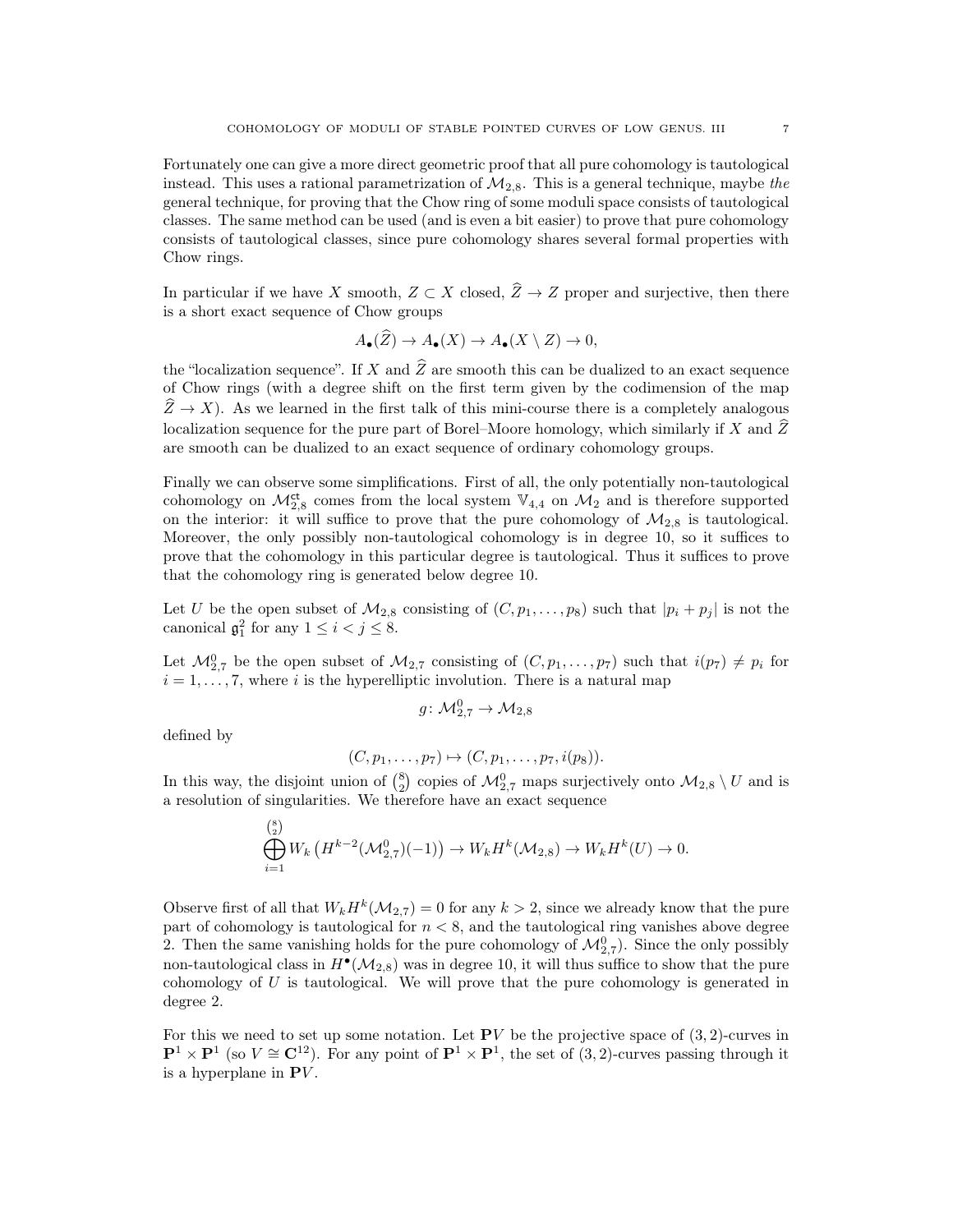### 8 DAN PETERSEN

Let  $W \subset (\mathbf{P}^1 \times \mathbf{P}^1)^8$  be set of all configurations  $(p_1, \ldots, p_8)$  such that

- (1) no two points have the same second projections,
- (2) no collection of four points have the same first projection,
- (3)  $p_1 = (0, 0), p_2 = (0, 1), p_3 = (0, \infty)$  and  $p_4 = (\infty, y)$  for some  $y \in \mathbf{P}^1 \setminus \{0, 1, \infty\}$ .

Let  $I \subset \mathbf{P}V \times W$  be the incidence variety of all pairs  $(f, p_1, \ldots, p_8)$  such that  $f(p_i) = 0$  for  $i = 1, \ldots, 8$ . Finally let  $I^{sm} \subset I$  be the Zariski open subset where  $V(f)$  is nonsingular. There is a free  $\mathbb{G}_m$ -action on I preserving  $I^{\text{sm}}$  which rescales the x-coordinate.

**Lemma 4.1.** There is an isomorphism  $U \cong I^{\text{sm}}/\mathbb{G}_m$ .

*Proof.* Take a point  $(C, p_1, \ldots, p_8)$  of U and map C to  $\mathbf{P}^1 \times \mathbf{P}^1$  using the pairs of linear systems  $|p_1 + p_2 + p_3|$  and  $|K_C|$ . Since we chose a point of U the former linear system will not contain the canonical one, so the image is a smooth  $(3, 2)$ -curve, and the images of  $p_1$ ,  $p_2$  and  $p_3$  in the second copy of  $\mathbf{P}^1$  are distinct. We can therefore choose coordinates so that they are 0, 1 and  $\infty$ . On the first copy of  $\mathbf{P}^1$  we can choose coordinates so that  $p_1$ ,  $p_2$  and  $p_3$ map to 0 and  $p_4$  is mapped to  $\infty$ . It is now clear that we have obtained a point of  $I^{\text{sm}}/\mathbb{G}_m$ .

Conversely, there is an obvious map  $I^{sm}/\mathbb{G}_m \to \mathcal{M}_{2,8}$ , since  $V(f)$  will be a nonsingular genus 2 curve with 8 ordered markings, whose isomorphism type is invariant under the  $\mathbb{G}_m$ -action. Condition (1) in the definition of W ensures that we land inside  $U \subset M_{2,8}$ .

**Lemma 4.2.** Suppose given a configuration  $(p_1, \ldots, p_8) \in W$ . Then the corresponding eight hyperplanes in  $PV$  are in general position with respect to each other.

*Proof.* We need to find, for  $k = 1, \ldots, 7$ , a  $(3, 2)$ -curve passing through  $p_1, \ldots, p_k$  but none of  $p_{k+1}, \ldots, p_8$ . By condition (2) in the definition of W we can assume (after reordering the last four points) that  $p_7$  and  $p_8$  do not pass through the vertical line through  $p_4$ . For  $k = 1, 2$  and 3, use three horizontal lines (and implicitly two vertical lines passing through none of the points). For  $k = 4, 5$  and 6 take the vertical line through  $p_1, p_2$  and  $p_3$ , and three horizontal lines. Finally take the two vertical lines through  $p_1-p_3$  and  $p_4$  respectively, and use horizontal lines for the rest.

Proposition 4.3. The pure cohomology of U is generated by divisors.

*Proof.* We do this in smaller steps. First of all  $W$  is Zariski open in an affine space, so its pure cohomology is in fact trivial. Lemma 4.2 shows that  $I \to W$  is a  $\mathbf{P}^3$ -bundle, and the projective bundle formula shows that the pure cohomology of I is isomorphic to  $H^{\bullet}(\mathbf{P}^{3})$ . Since  $I^{\rm sm}$  is open in I, its pure cohomology is a quotient of  $H^{\bullet}(\mathbf{P}^3)$  and therefore generated by divisors (most likely it is trivial, but we don't care). The  $\mathbb{G}_m$ -action on  $I^{\text{sm}}$  is free, so the cohomology of  $U = I^{\text{sm}}/\mathbb{G}_m$  is the same as the  $\mathbb{G}_m$ -equivariant cohomology of  $I^{\text{sm}}$ . By the following lemma the pure cohomology of  $U$  is then generated in degree 2, since the same is true both for the pure cohomology of  $I^{\text{sm}}$  and the ring  $H^{\bullet}_{\mathbb{G}_m}(\text{pt}) = \mathbf{Q}[c_1]$ .

**Lemma 4.4.** Let  $X$  be a smooth algebraic variety with an action by the algebraic group  $G$ . There is a (noncanonical) surjective algebra homomorphism from the pure part of  $H^{\bullet}(X) \otimes$  $H_G^{\bullet}(\text{pt})$  to the pure part of  $H_G^{\bullet}(X)$ .